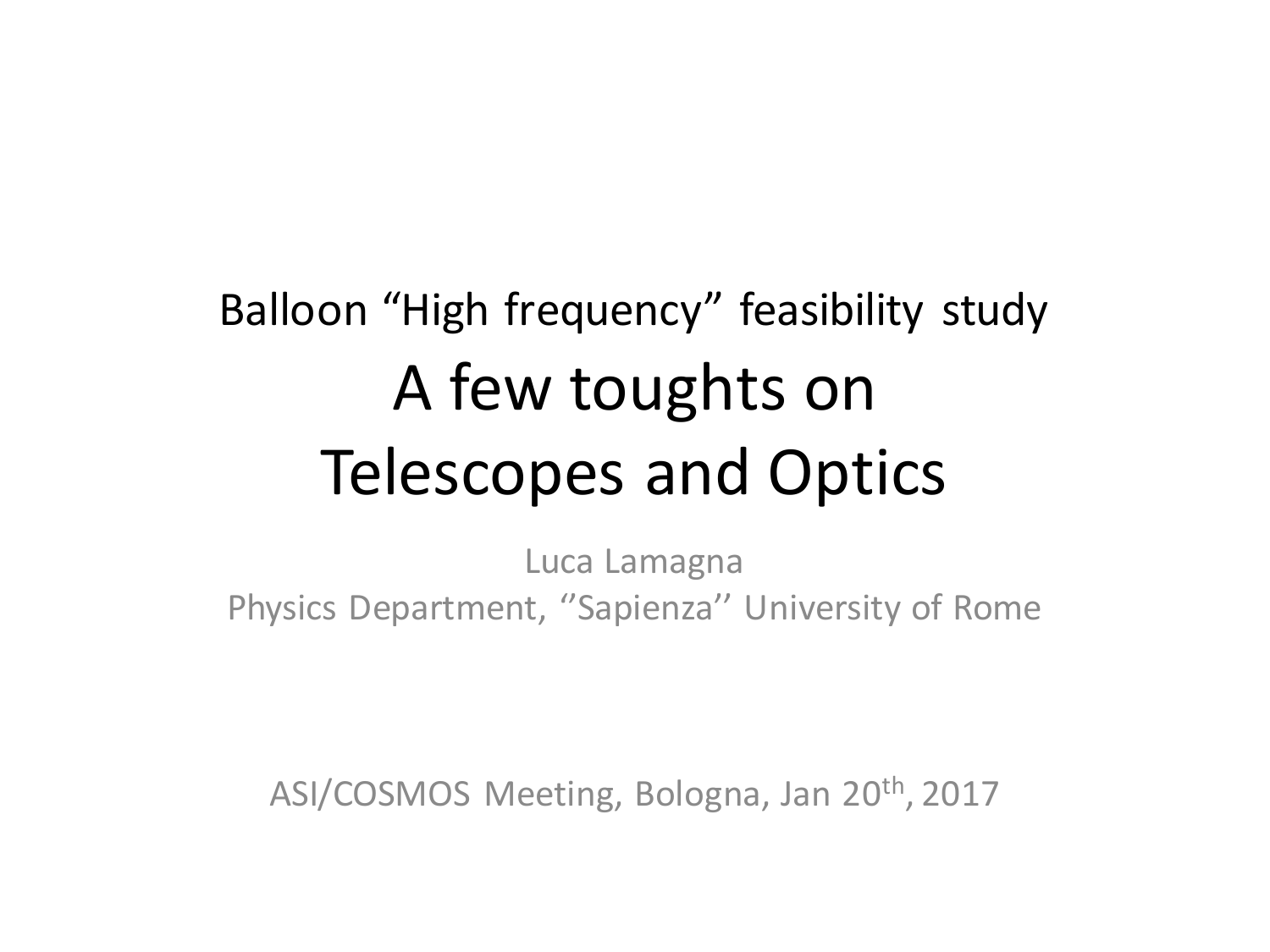# CONTEXT

FACT: balloons are intrinsically time and budgetlimited projects

Therefore, we need solid, light and low-power technology and, if needed, quick and effective R&D solutions.

POSSIBLY, balloon platforms can turn into powerfultoolsto advance CMB science and at the same time provide TRL significant advances in instrument technology.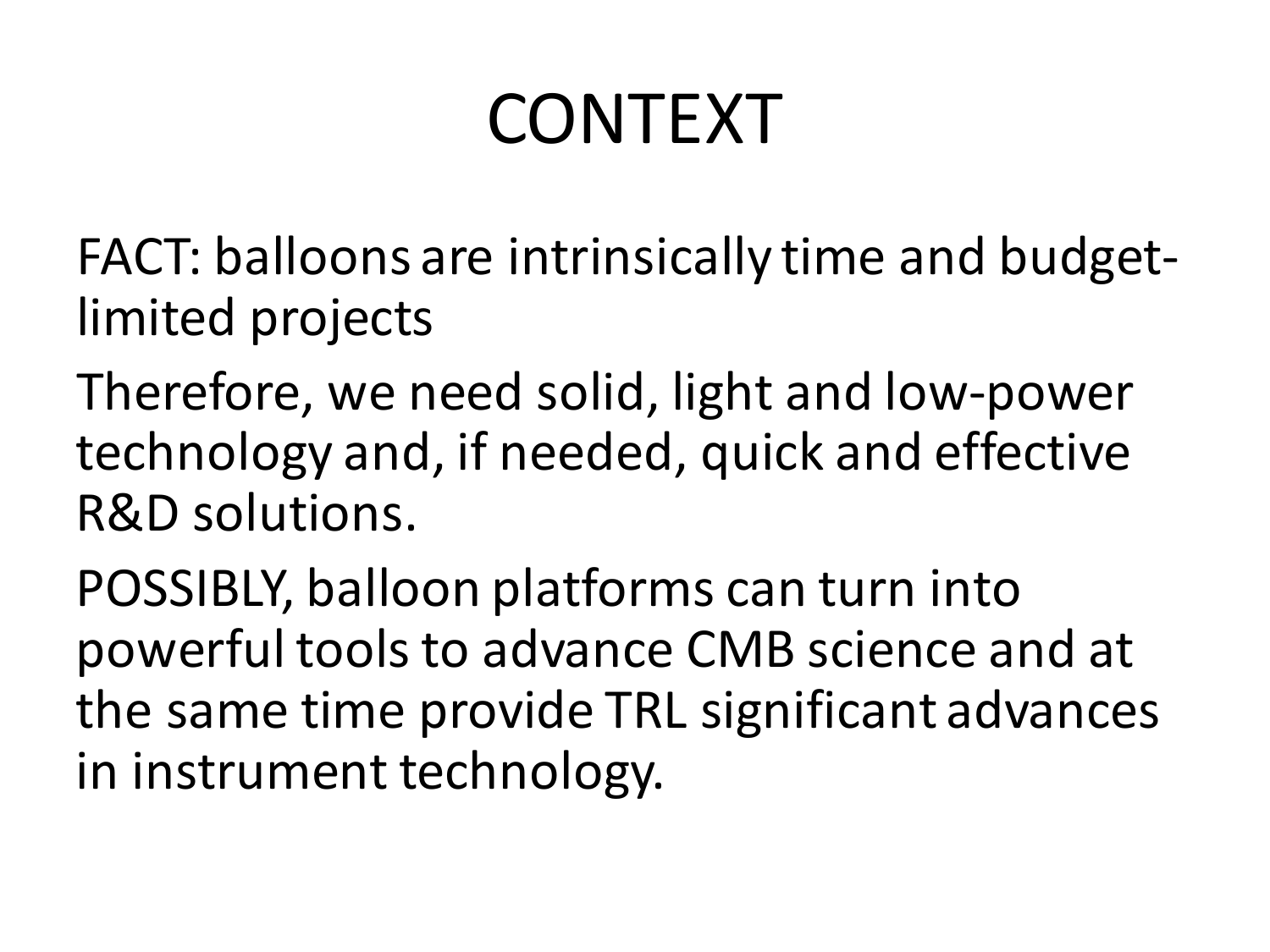# Key issues

• Which is the "best" design?

Clearly science-driven, but a context-based FOM is needed to translate science drivers into key requirements for the instrument parameter space.

- Which R&D is needed to optimize this design?
- Project time and money are not endless!
- Which output from R&D is needed to feed into an end-to-end sim of science performance?

Strong interaction between instrument R&D and e2e simulations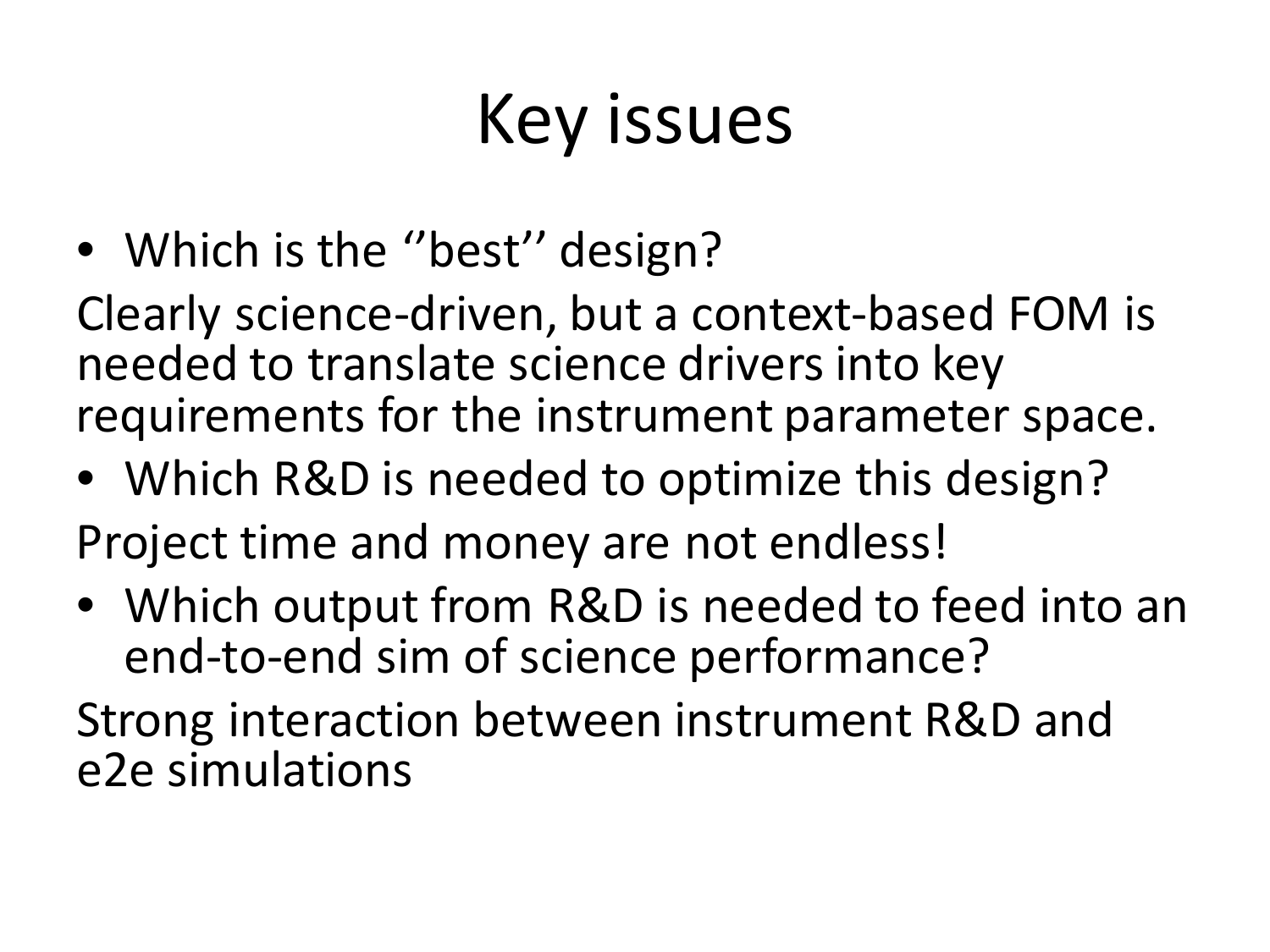# **Telescopes**

#### Reflective

- Mostly off-axis
- Low loss per unit aperture
- Intrinsically achromatic
- Comparatively easy to model
- Weight
- Huge heritage in modeling and characterization (e.g. Planck)

OLIMPO, LSPE/STRIP, CORE…

#### Refractive

- On-axis
- **Lossy**
- Chromatic
- Need material characterization to model systematics
- Large and/or thick elements are tough to build and to cool down
- Easier replication/mass production SPIDER, LSPE/SWIPE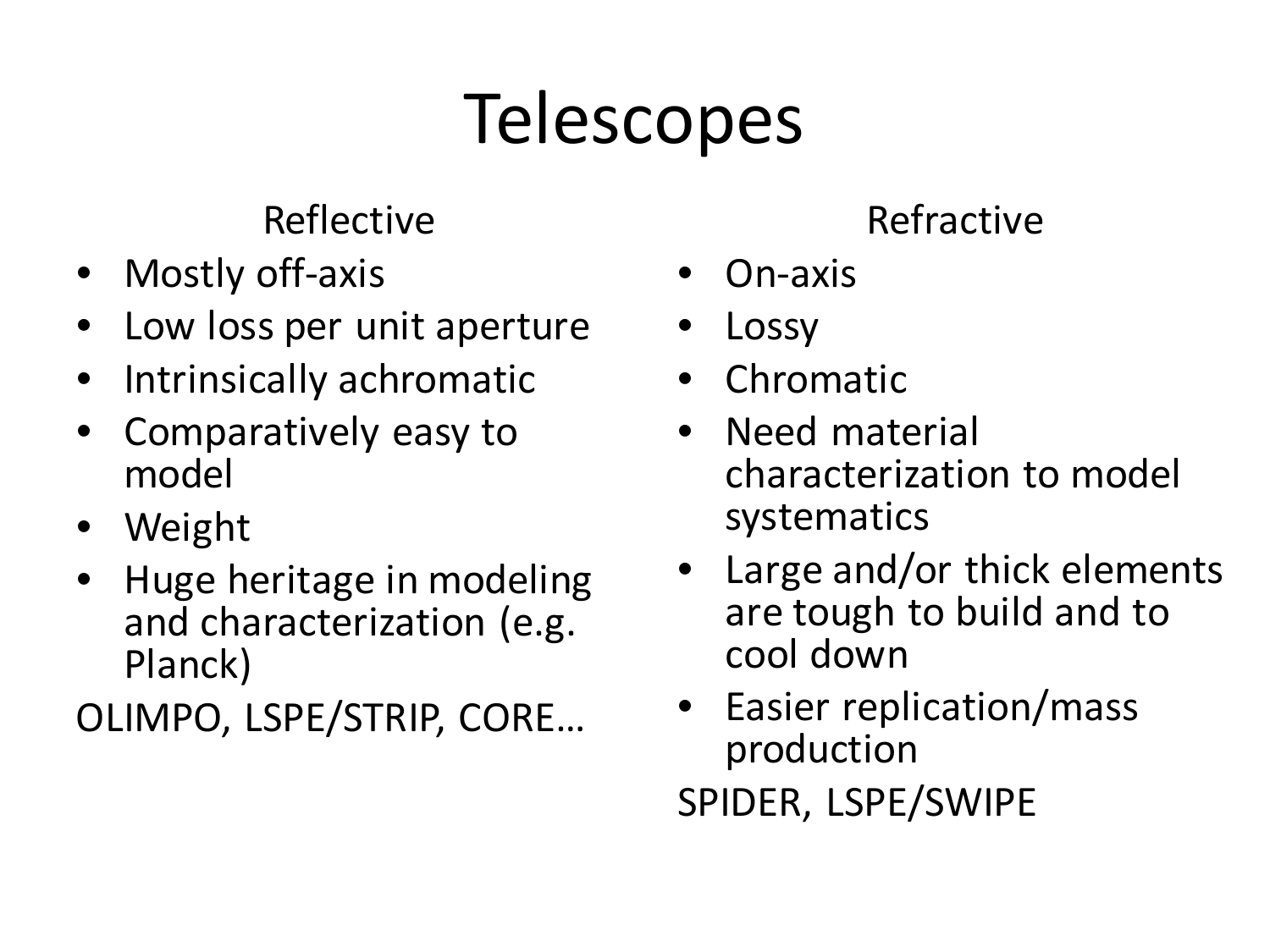### Apertures

- The larger, the better?
- Which resolution (science/strategy driven: low-l pol, high-l pol/delensing, SZ, point sources, foregrounds…synergies?)
- Characterization issues (e.g. far field region is really far – can we effectively model/reconstruct far field performance in polarization across an accurate set of near field measurements?)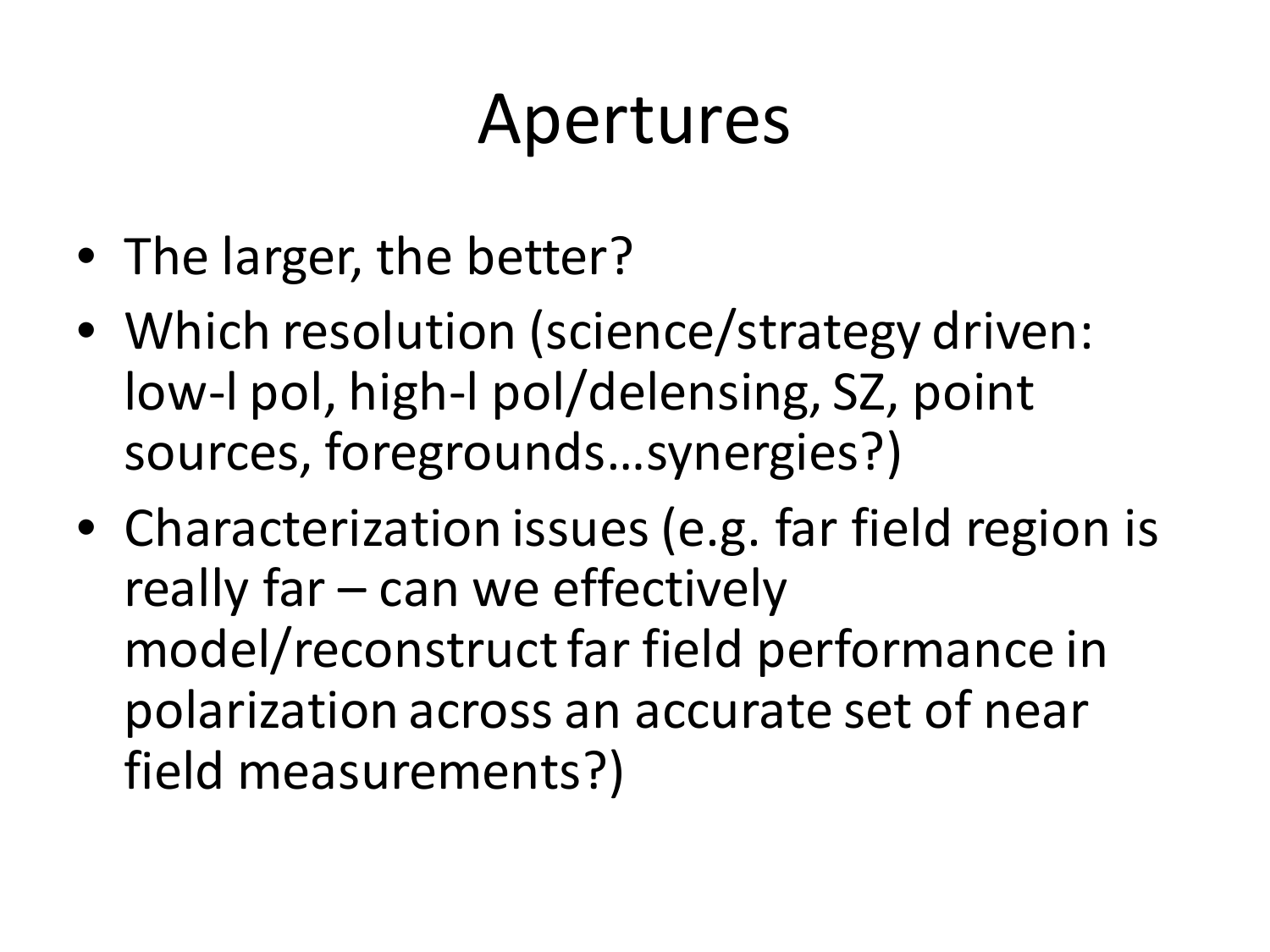# Low-l adds complexity

- Exceptional stability required due to the large coverage needed for low-l polarization
- Residual contamination from the atmosphere or its fluctuations may leak into polarization due to system asymmetries, so additional modulation is always needed
- Be it boresight rotation or polarization modulation, small apertures mean more feasibility…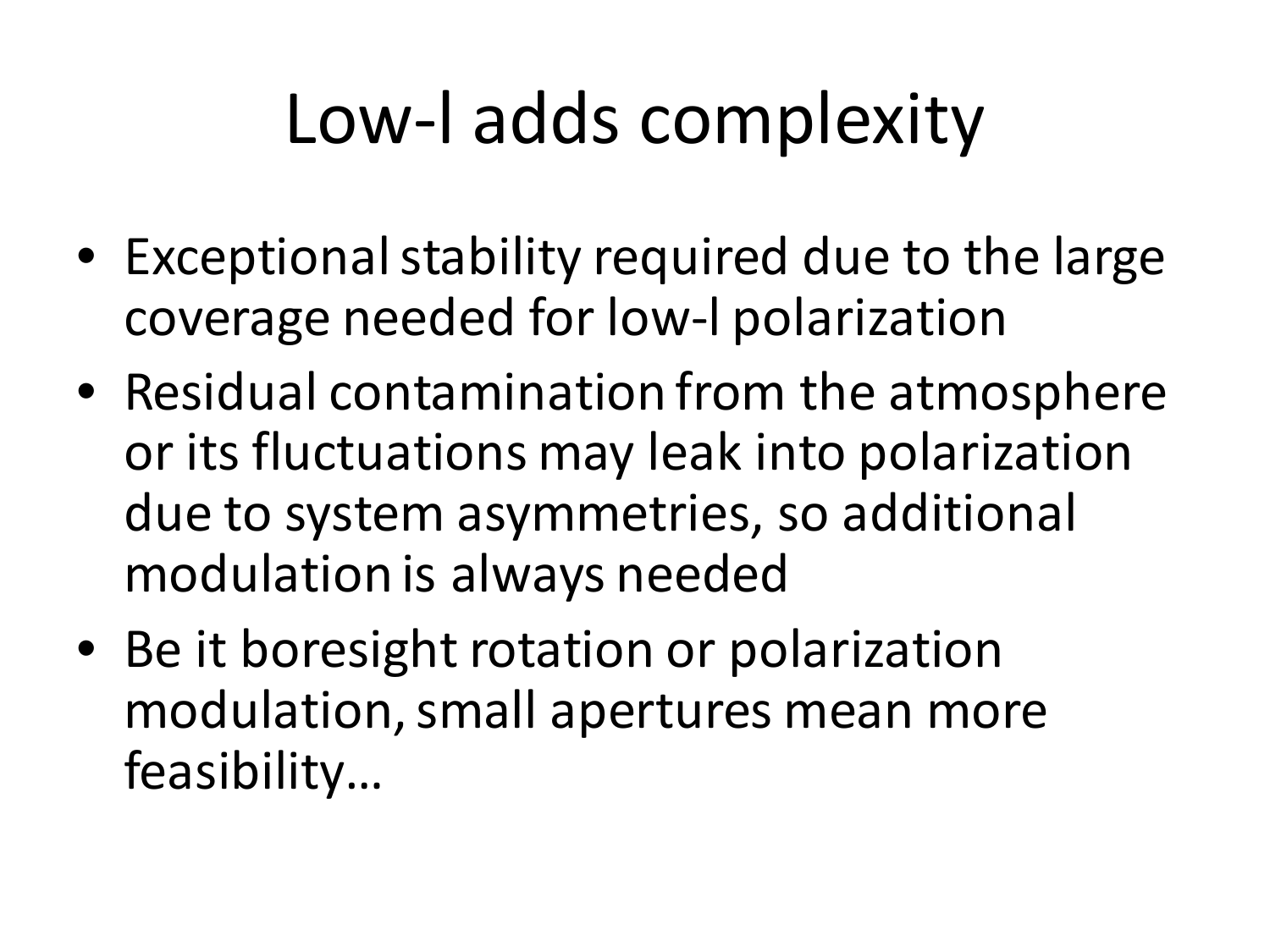### There is more along the optical chain…

- Rad windows need high transparency, low spurious pol (materials? Foam supported thin layers?)  $\rightarrow$  AR coatings (dielectric deposition/lamination, or 3D surface shaping are a solution)
- Pol modulators (HWPs, metal-mesh HWPs, rHWPs, etc.)
- **Filters**

EVERYTHING is currently limited to comparatively small apertures(< 50cm)

Broadband means even more headaches…

AND WHAT IF WE WENT FOR SPECTROMETRY? Some significant experience in this room (SAGACE, OLIMPO)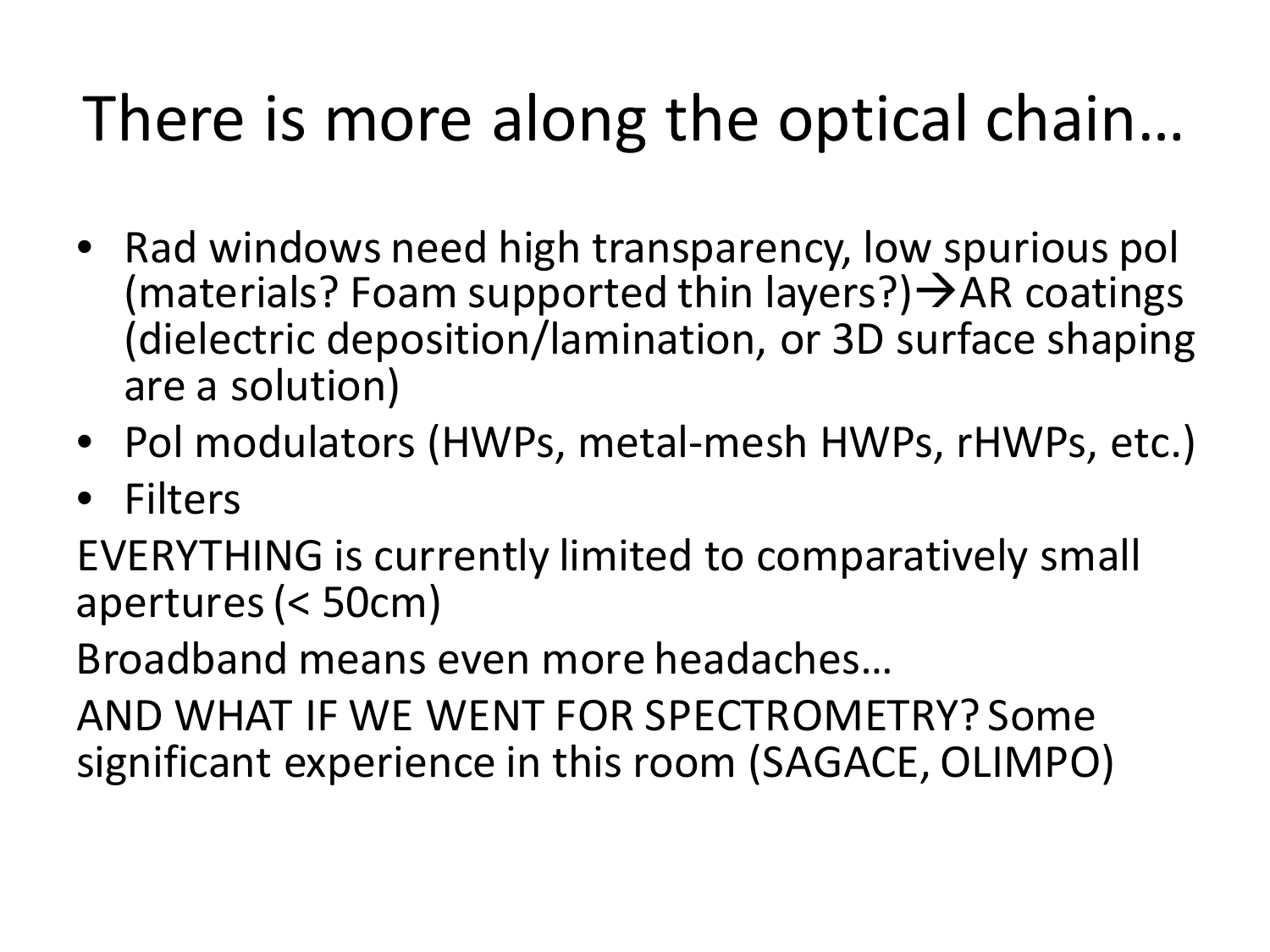## Environment-related issues

- The stratosphere is not the ground
- The stratosphere is not L2

Shields/baffles need a lot of dedicated effort to control environment-related systematics.

R&D must take account for this issue, taking care of payload/operation/launch contraints.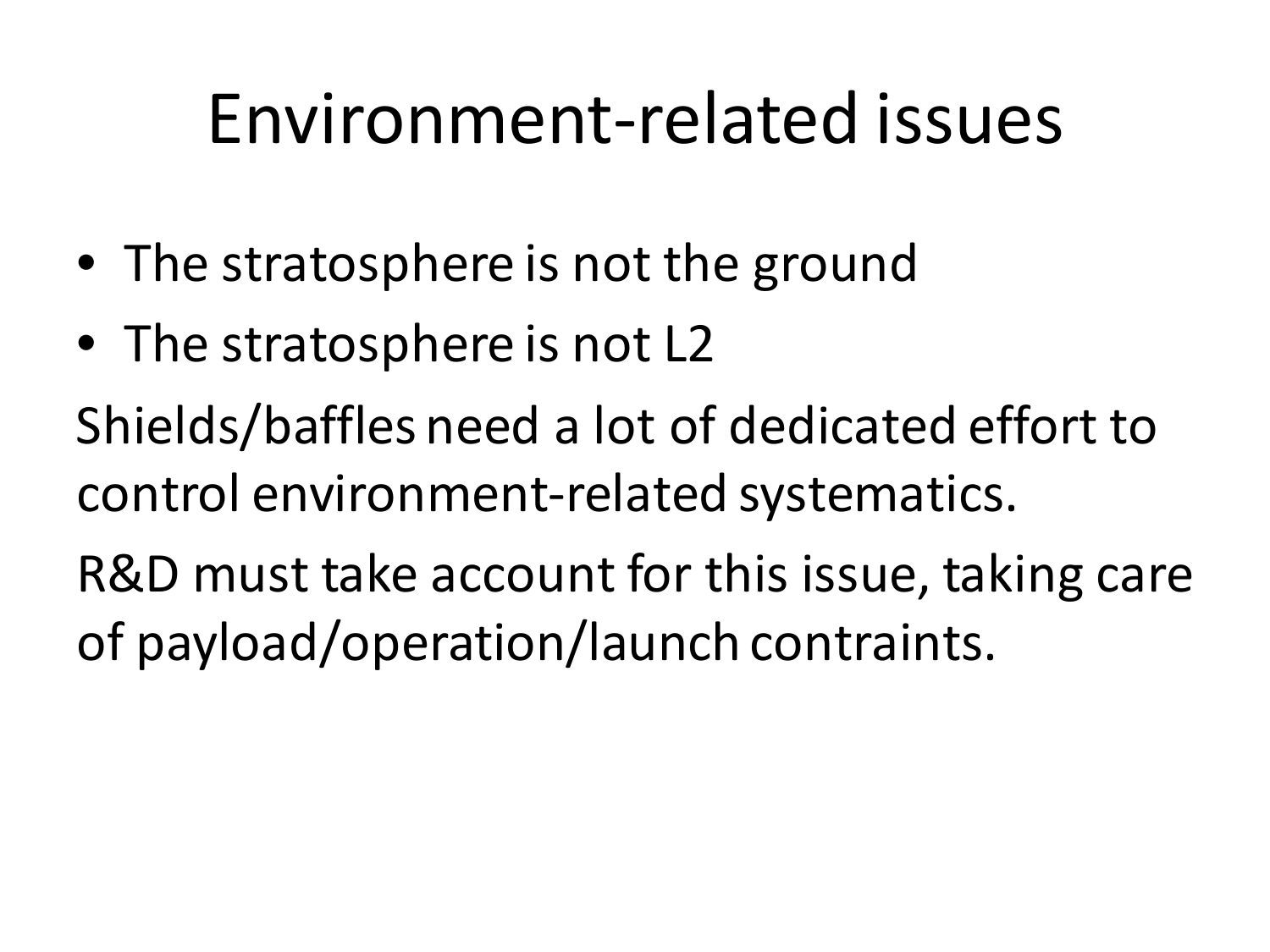## Focal planes

- Single-mode vs Multi-mode means resolution vs image «quality» (if it doesn't wash out the required information)
- Single mode performance is well understood with huge experience from the community
- Multi-mode is sort of a niche, but can turn into a Pandora's box (also significant for detector technology/design: LSPE/SWIPE, PIXIE)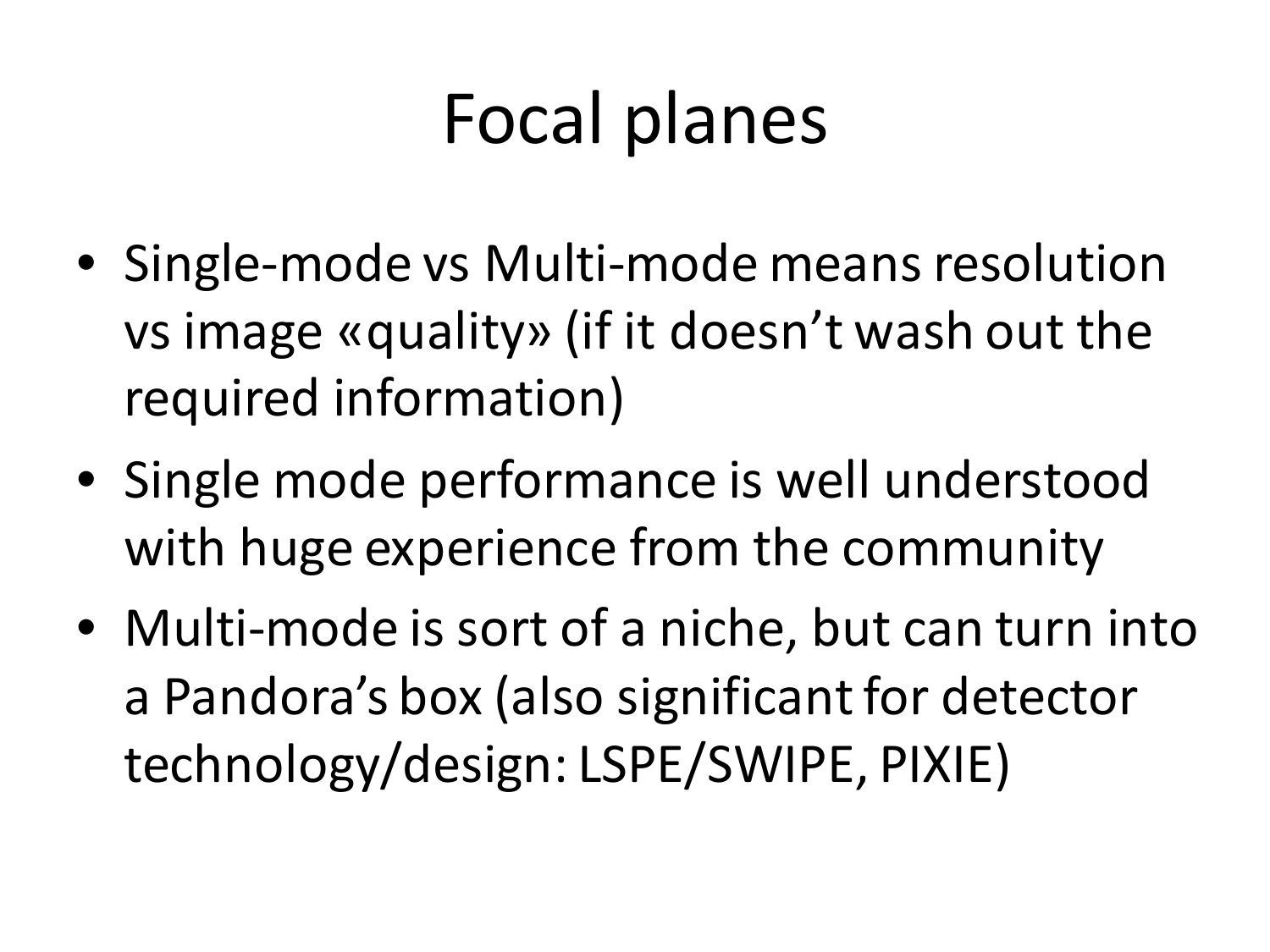• Interferomtery?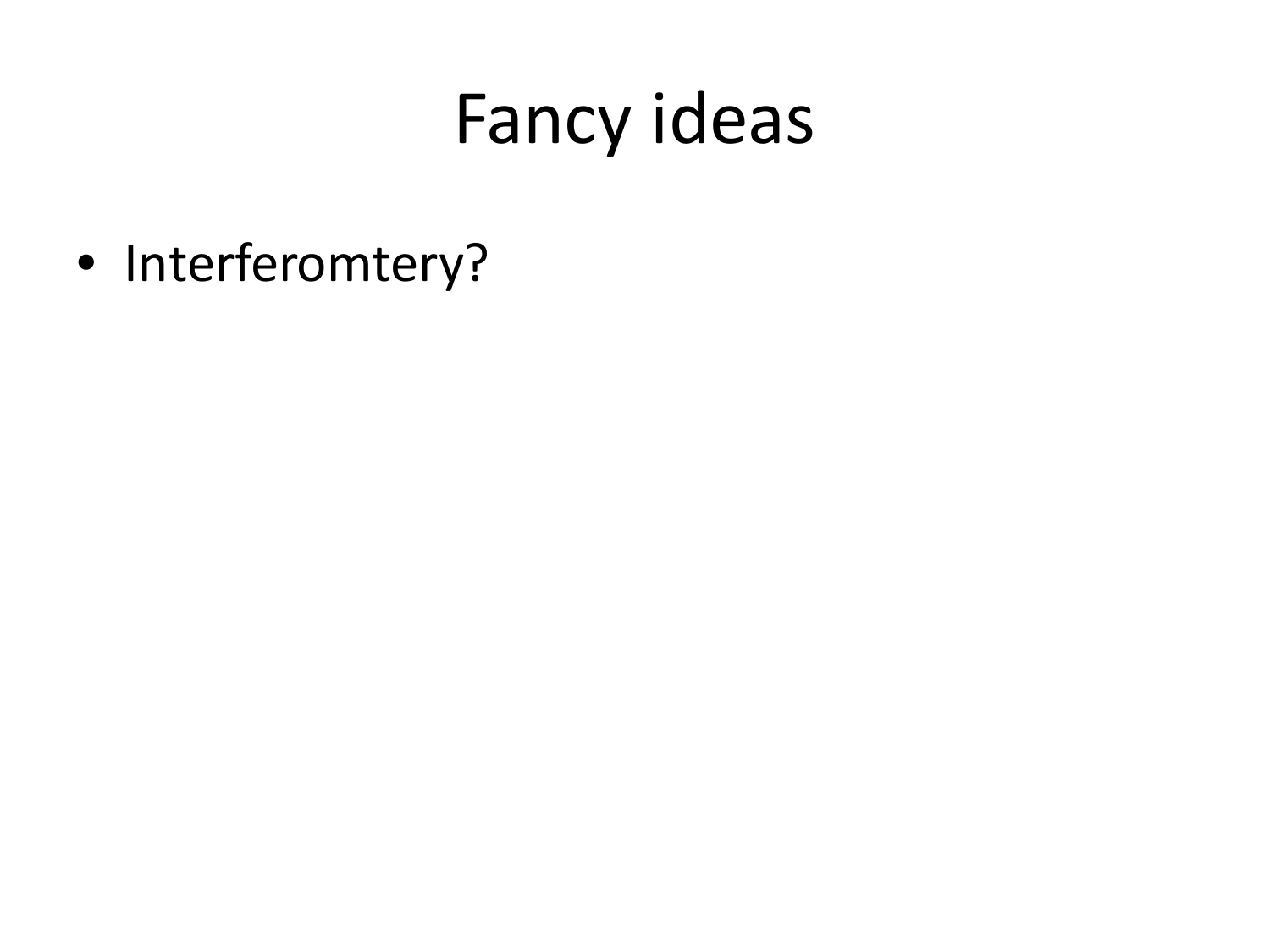- Interferomtery?
- Spectral/spatial??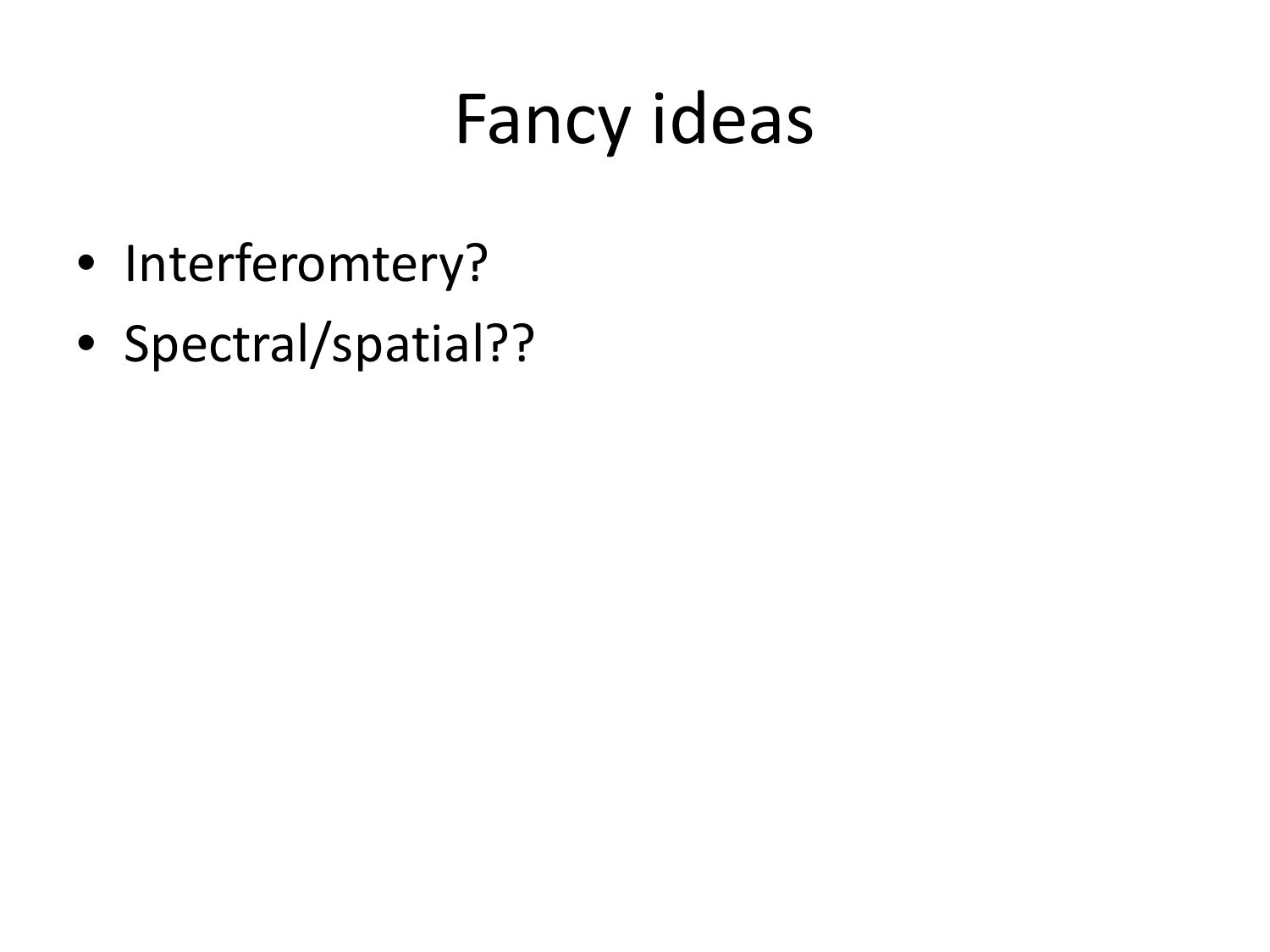- Interferomtery?
- Spectral/spatial??
- ON A BALLOON???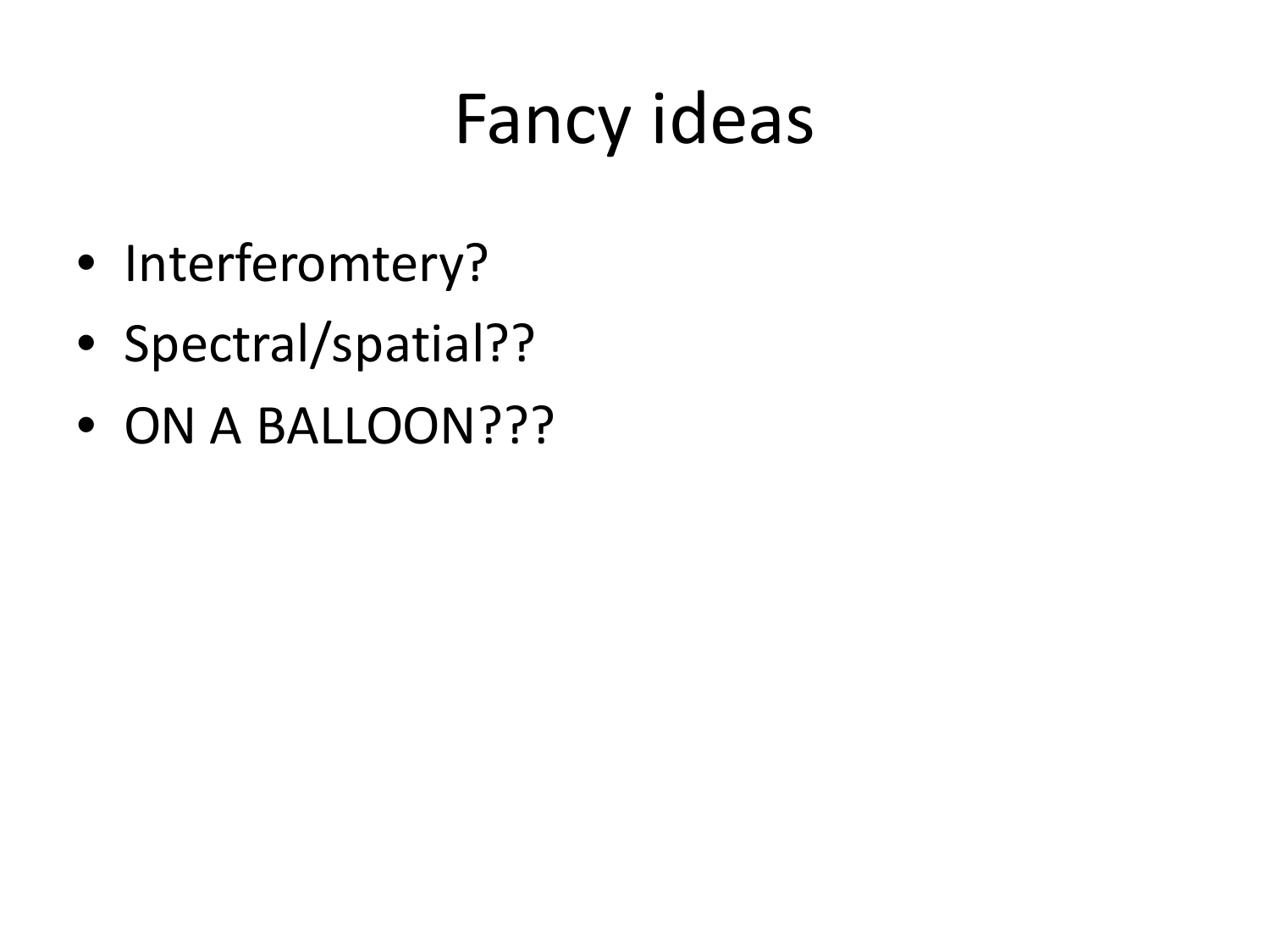- Interferomtery?
- Spectral/spatial??
- ON A BALLOON???
- ON MANY BALLOONS?????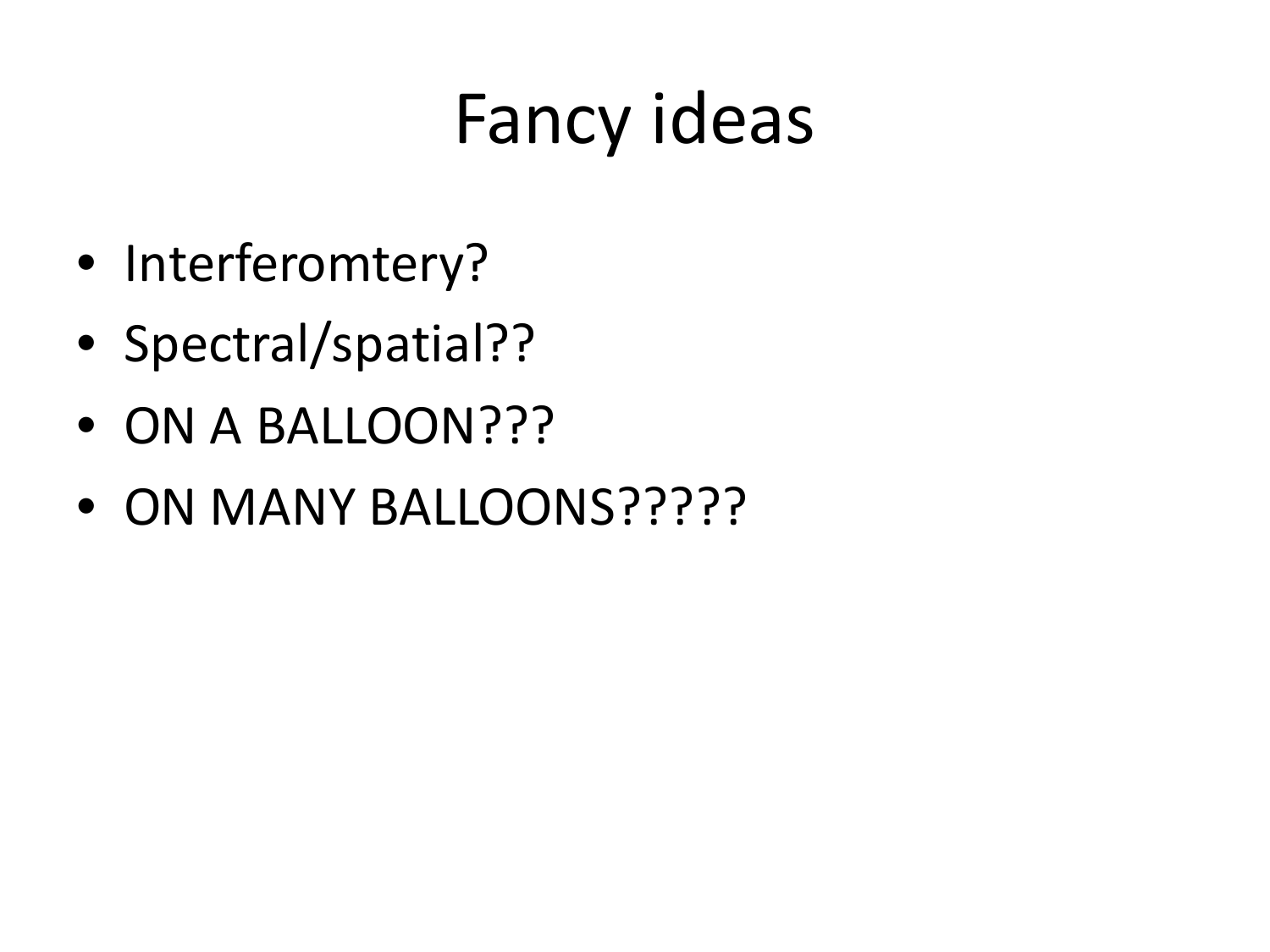- Interferomtery?
- Spectral/spatial??
- ON A BALLOON???
- ON MANY BALLOONS?????
- Ok, just kidding…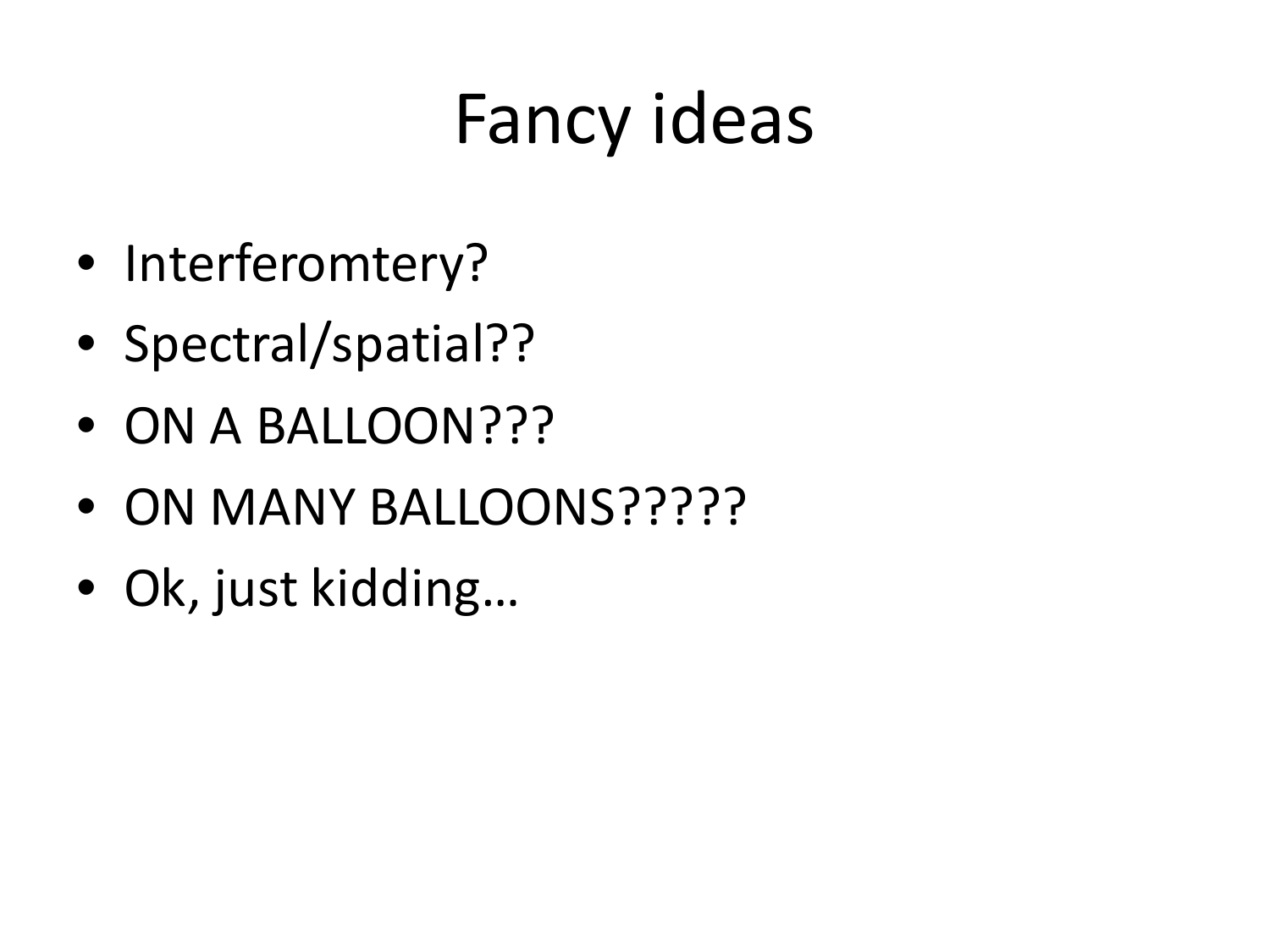- Interferomtery?
- Spectral/spatial??
- ON A BALLOON???
- ON MANY BALLOONS?????
- Ok, just kidding…
- Or maybe not  $\odot$